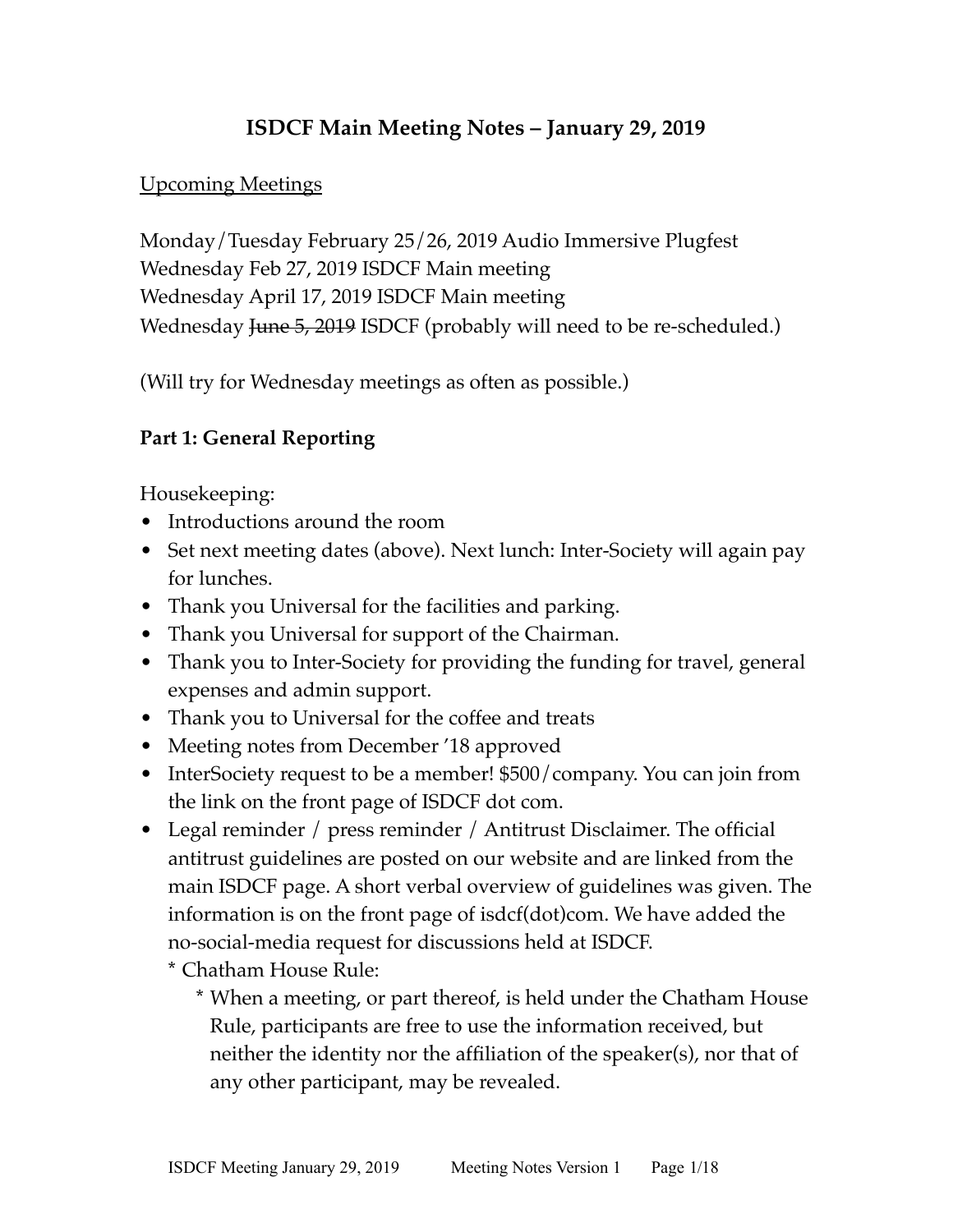Reflector discussions: There was a pixel count discussion, however it would be better on the ISDCF Forum. Also there is a good book by Charles Swartz "Understanding Digital Cinema" that may help understand history.

There was a personal attack and rant on the reflector. This is unacceptable behavior on the reflector. You may lose your rights to post if you engage in this kind of behavior.

Inter-Society will hold a meeting at CinemaCon - probably on Wednesday at 7:30am. Topic will come!

Attendance is at end of these notes.

## **Action Items from January 29, 2019**

- 1. Please Join Inter-Society! [http://isdcf.com/ISDCF/membership](http://isdcf.com/ISDCF/membership-status.html)[status.html](http://isdcf.com/ISDCF/membership-status.html) \$500 per company per year, \$100 individual membership.
- 2. If you want to include a note to non-SMPTE-DCP sites, get a message to Jerry (end of February note to go out)
- 3. Post new versions of the framing charts and new (corrected) versions of B2.1 content.
- 4. Supply Jerry with lists of equipment that is intended to be part of the immersive audio plugfest to include on the plugfest webpage.
- 5. Steve to formulate a proposal on how to incorporate the naming conventions codes for studios and facilities into the formal CPL metadata structure. Share with others to bring back next ISDCF meeting or move to SMPTE.
- 6. Jerry and Pierre will review the Naming Convention website to update Content Type and do a clean-up pass for the site to make sure it's reflecting current practice as we shift to all SMPTE-DCP.

From Last Meetings:

- 7. Pierce will send the next "nastygram" to exhibitors that need to be upgraded in February 2019.
- 8. Get a new version of SMPTE-DCP B2.1 with fixed CPL.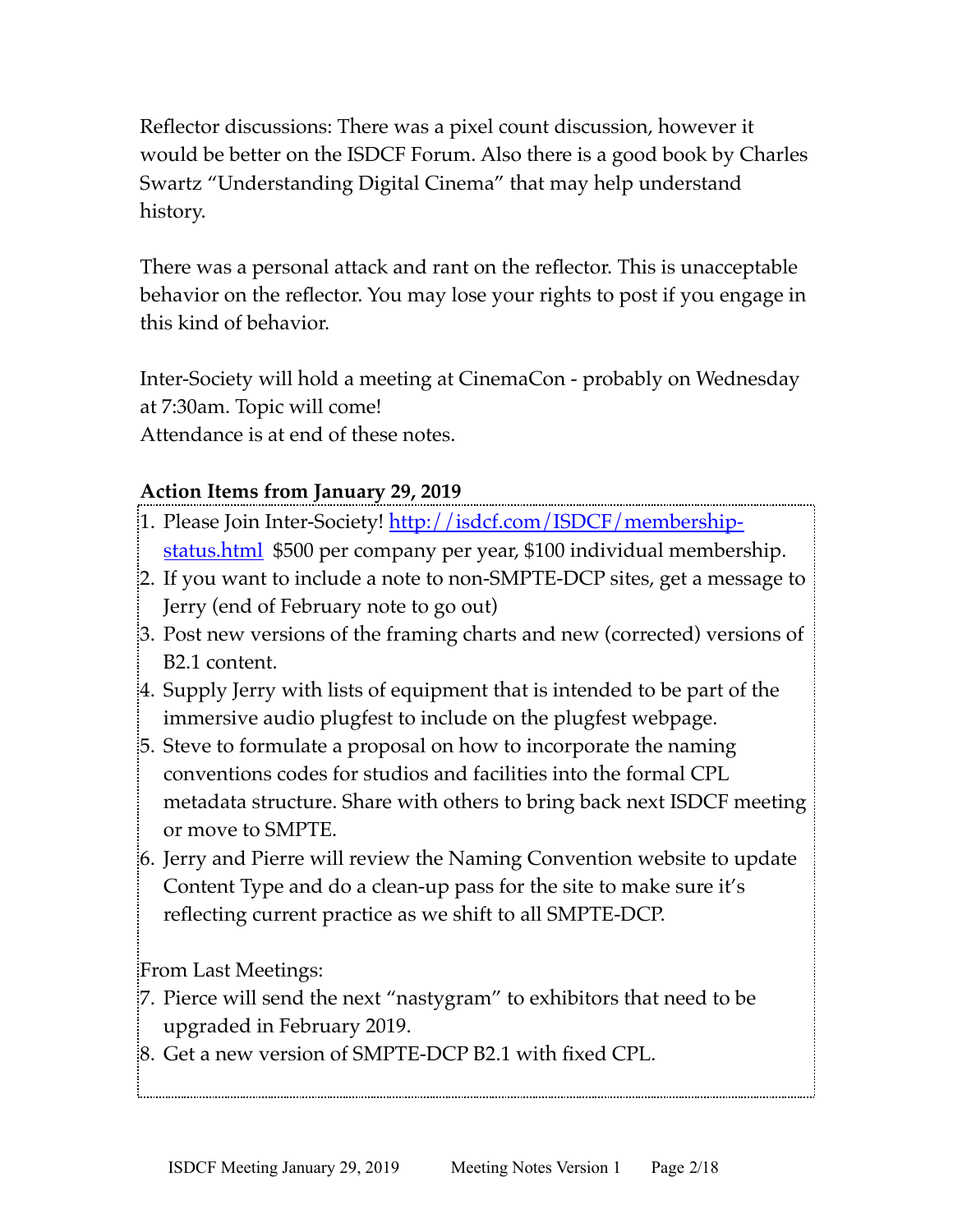## **SMPTE-DCP Updates**



Charts were presented for current status of compliance and unknowns. The 251 IOP sites, most of them don't play current movies, are very hard to get feedback on what's wrong with playing SMPTE content.

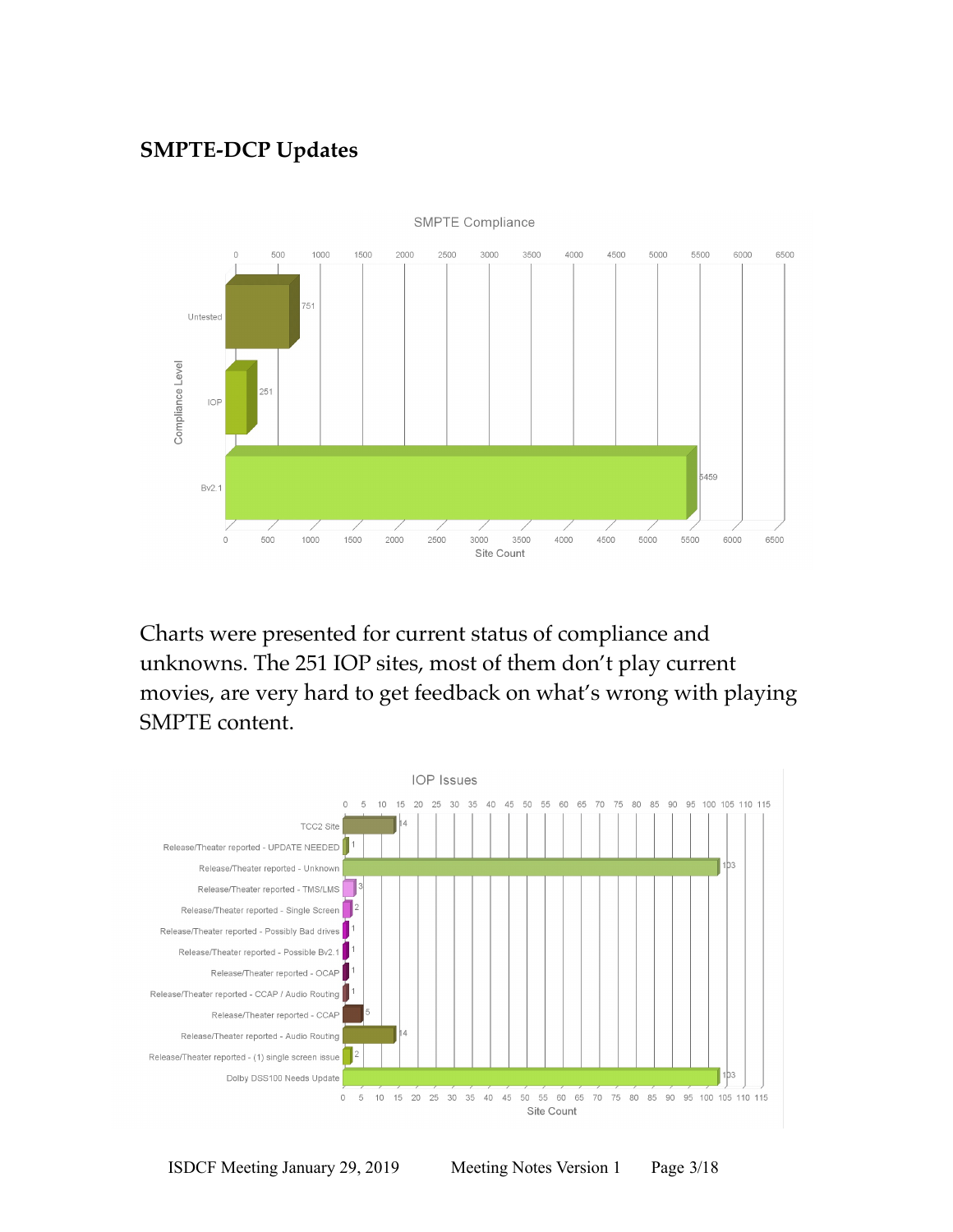NATO plans to send another note to these sites end of February, again noticing them that after April 2019 they may have problems playing current releases.

If anyone wants to add to this email blast, please contact Jerry ASAP.

The transition to SMPTE-DCP trailers is a bit more difficult since there are many trailers in the pipeline and releasing a SMPTE-DCP only trailer drive will require the transition date to have many produced in both formats.

Internationally things are moving well. Poland, Italy, Switzerland, Belgium - EDCF is working on helping the transition. Many are collecting data from France, etc.

Congrats to Comscore and others for moving the TCC2 fixes into the marketplace. This major obstacle has been addressed and is essentially fixed now.

Brazil and Australia are going to be problematic. It is not the equipment, but infrastructure getting in the way.

—

===

Update to SMPTE Standards to formalize the version of B2.1 test content is still moving forward.

A proposal is forthcoming on how best to introduce the SMPTE standard - perhaps an application or a SMPTE specification. It's on the way!!

Immersive Audio Plugfest - Monday afternoon (set up) and Tuesday, February 26 for the plugfest starting at 8am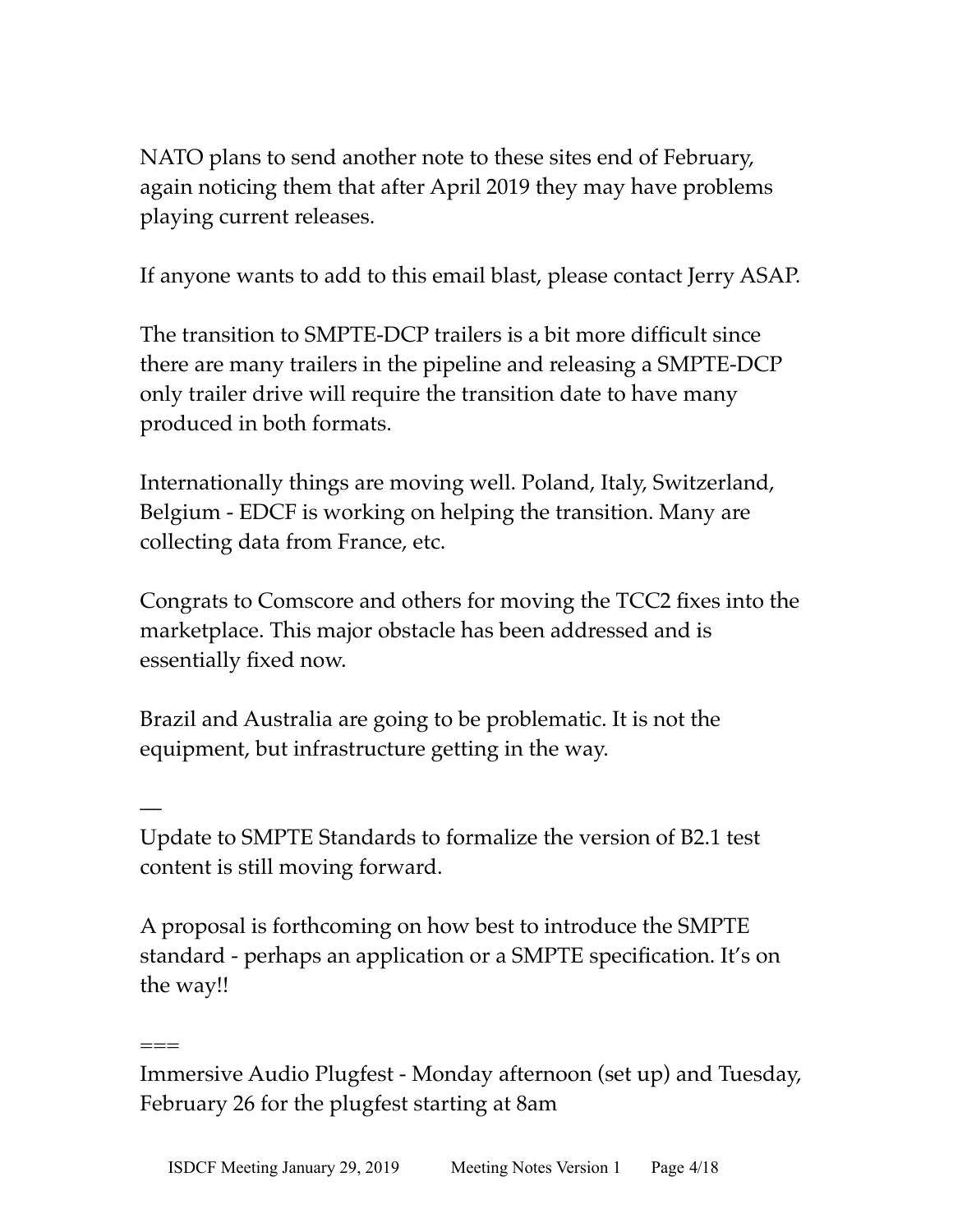Plugfest Goal: A chance for manufacturers and service providers to make sure the SMPTE standard bit stream, packaged in a DCP, is able to be ingested and plays back across a number of systems. An opportunity to see if there are any issues with the spec. THIS IS NOT A LISTENING TEST! Although we will hear sound, it is not to do a quality playback of the sound systems.

Status: We have a number of bitstream posted on the ISDCF website plugfest page.

Bitstreams from Fox to be a "killer reel" to test most of the important aspects that are part of the SMPTE standard ST2098-2 - including:

- Bed Gain Test
- Simple bed channel routing
- Bed Decorrelation
- Object Gain
- Moving Objects
- Object Snap
- Object Snap Tolerance
- Object Spread (Low resolution, One dimensional, 3D)
- Simultaneous Object Load test (increments from 10 --> 128)
- Authoring Tool Metadata Test
- Multiple Combining Bed
- Replacement Beds
- Bed remap tests
- Test that subblocks are not being dropped
- Zone gain test
- $\bullet$  Etc.

Tests at 24 fps, 48 fps and 60 fps

Go to the website<https://isdcf.com/ISDCF/plugfest.html>to download the (encrypted) content and you can ask Mike for keys… If someone wants unencrypted versions, let Mike know.

On the way will be a Fox Trailer including the immersive standard and also a D-Box track.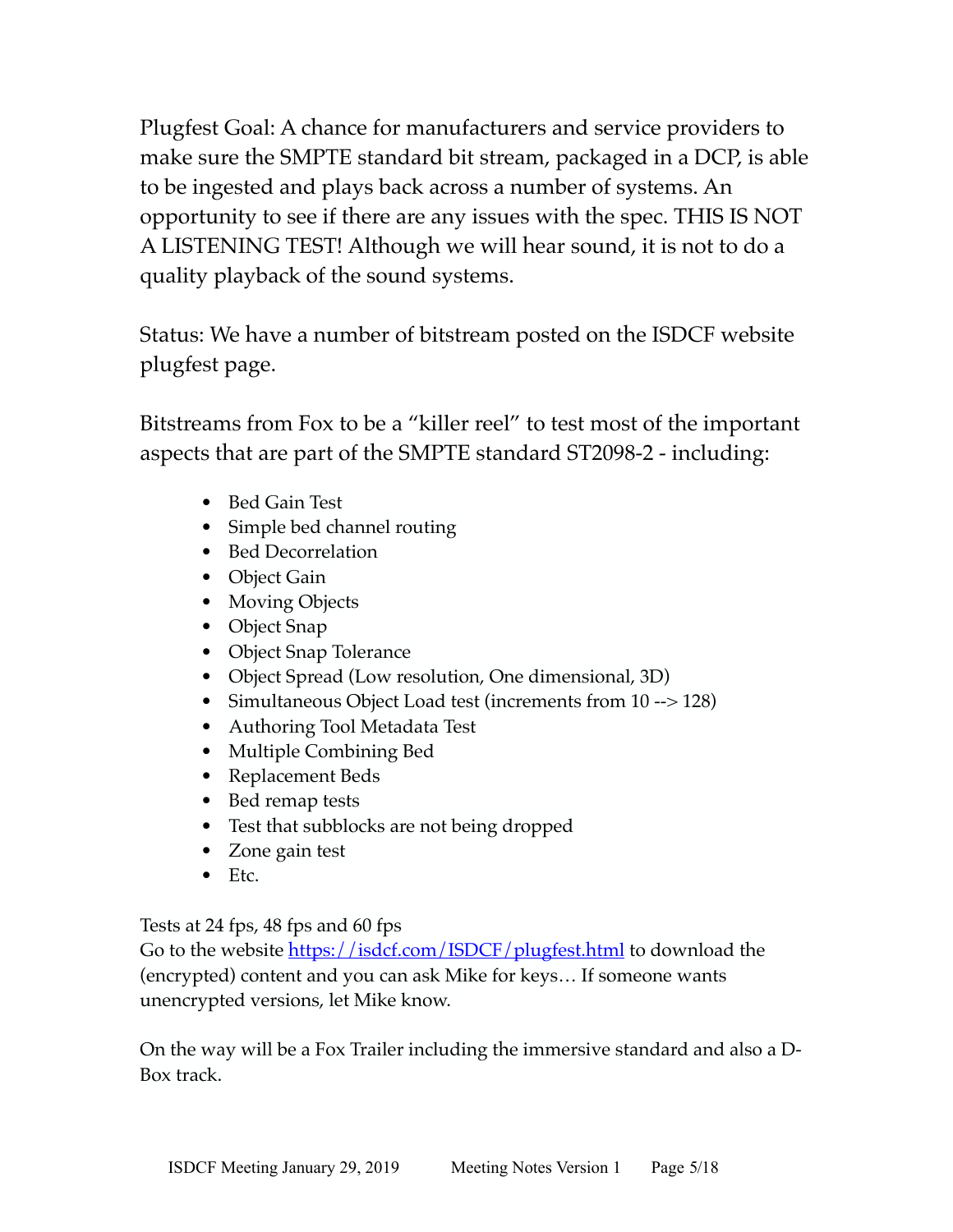Fraunhofer is also providing content for the plugfest. Similar to what Fox is providing. Links are on the website and these are unencrypted content.

Dolby supplied test source files for creating test content. This content is under Dolby license and has been supplied to a few companies for creation of bitstreams. These cannot be freely shared, but will be part of the plugfest on-site.

Experi / DTS will provide a trailer for playback as well. This will be content mastered on their system and packaged in the SMPTE standard.

There may be other content show  $up$  — it will be a surprise!

The equipment that will be part of the plugfest should be added to the plugfest web page.

To detail schedule: Dolby and Barco will have playback systems at the plugfest. DBox will be bringing equipment for testing. We expect other tools for evaluation of bitstreams to be participating in the plugfest.

We decided that this will be a one-day plugfest. Installation and setup will occur on Monday afternoon starting at noon. Plugfest adventures will start at 8am on Tuesday, February 25.

Are we doing dual KDM? Yes, at least one system will be dual KDM.

Anyone bringing equipment to the plugfest, contact Steve LLamb to coordinate delivery and interfaces.

===

## **EDCF Information Update**

(early in meeting so the European folks are awake)

Good progress in SMPTE-DCP roll out are going well. On track.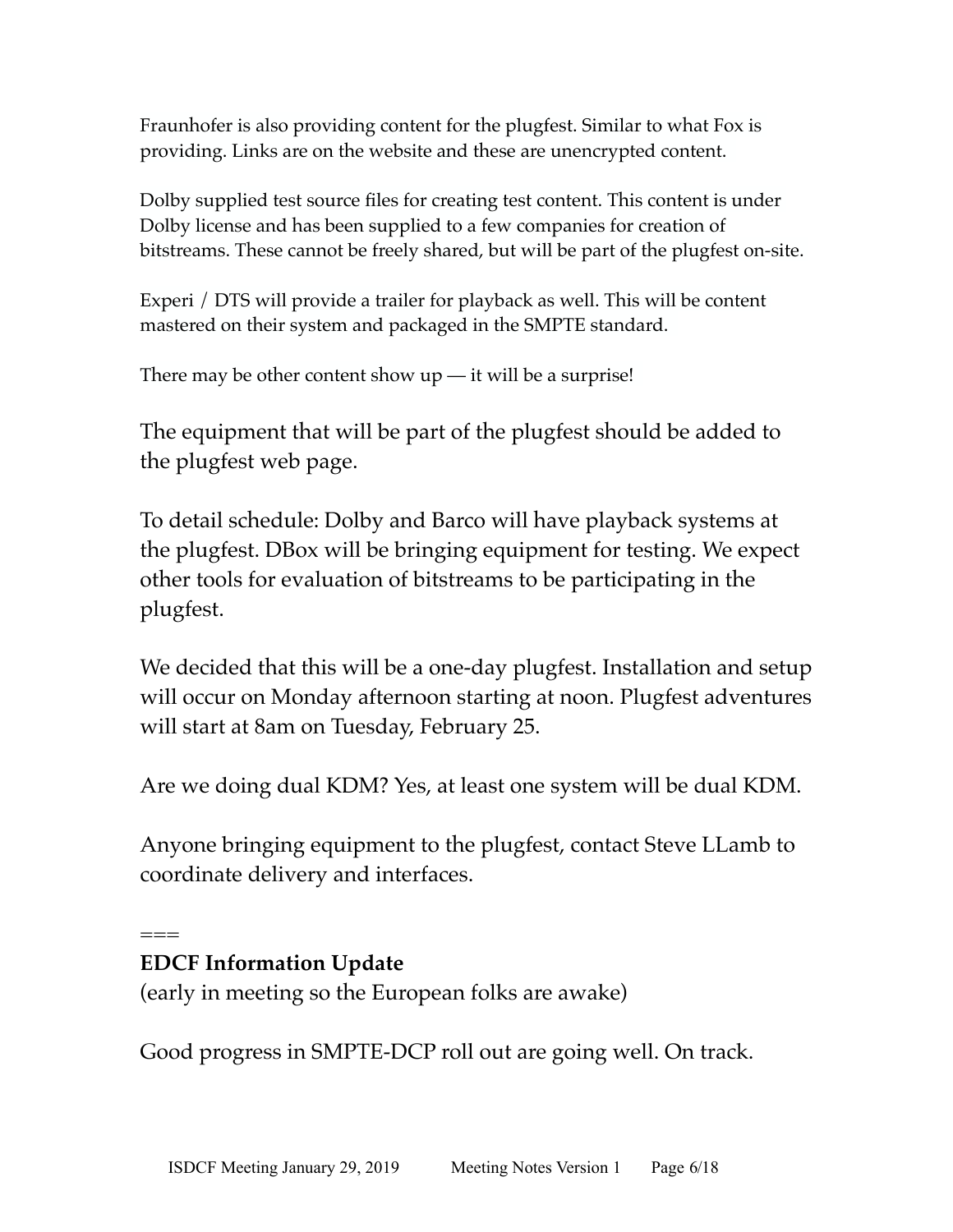EDCF tour - two days prior to CinemaCon - visit post houses, facilities, exhibition and amusement parks - all for business. More information coming…

#### === **Naming Convention**

—

An issue with inconsistent "human readable" content in the CPL metadata. Take studio, for instance. It can be "Disney" "Disney Studios" "The Walt Disney Company" BUT the entry in the naming convention database is "DI" for Disney and (if in a registry) could be machine readable. But this is not defined in the CPL metadata.

Do we need a registry for CPL metadata, and which ones?

ISDCF DOES host a registry, perhaps we should formalize some of these values in our registry. Do we need to modify 429-16 metadata to include an additional code for these facilities and studios? Maybe a definable "scope" for facility and studio - a new separate field that relates to the naming convention codes. Extension metadata field is needed? Could there be a delimiter in the field?

Could we just add an entry to ISDCF's CPL Metadata Extension for each studio/facility?

What is the real problem? The naming convention has been very successful in using a code to identify facilities, studios and there is a need to USE these codes in the CPL naming convention, since it is so successful. Steve will formulate a proposal to move something forward.

A new version of the Naming Convention Chart was proposed to include Immersive Audio Bitstream and EPS Episode. We also need to update the matching between "Content Type and the 3 letter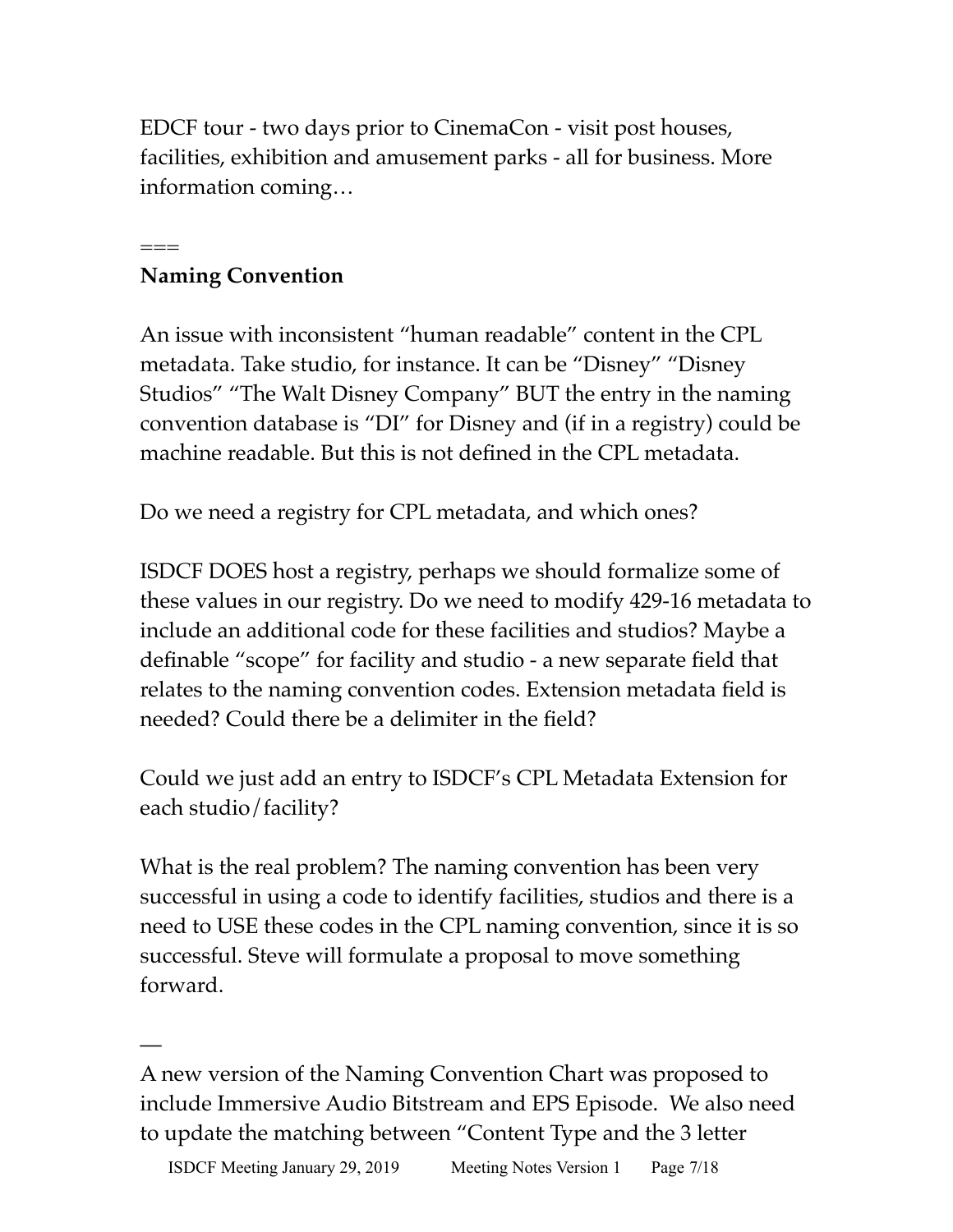

descriptors" We have a spreadsheet that contains matching codes and we can link to this from the naming convention website "Content Type" page. Pierre and Jerry will meet and discuss.

DRAFT new naming convention chart… Addition of EPS and Immersive Audio.

It's time to review the entire Naming Convention website and review many aspects of what is listed.

Can the naming convention go away? Short answer: probably not. The use of the naming convention continues to be used as the primary human interpretable naming. As much as we would like to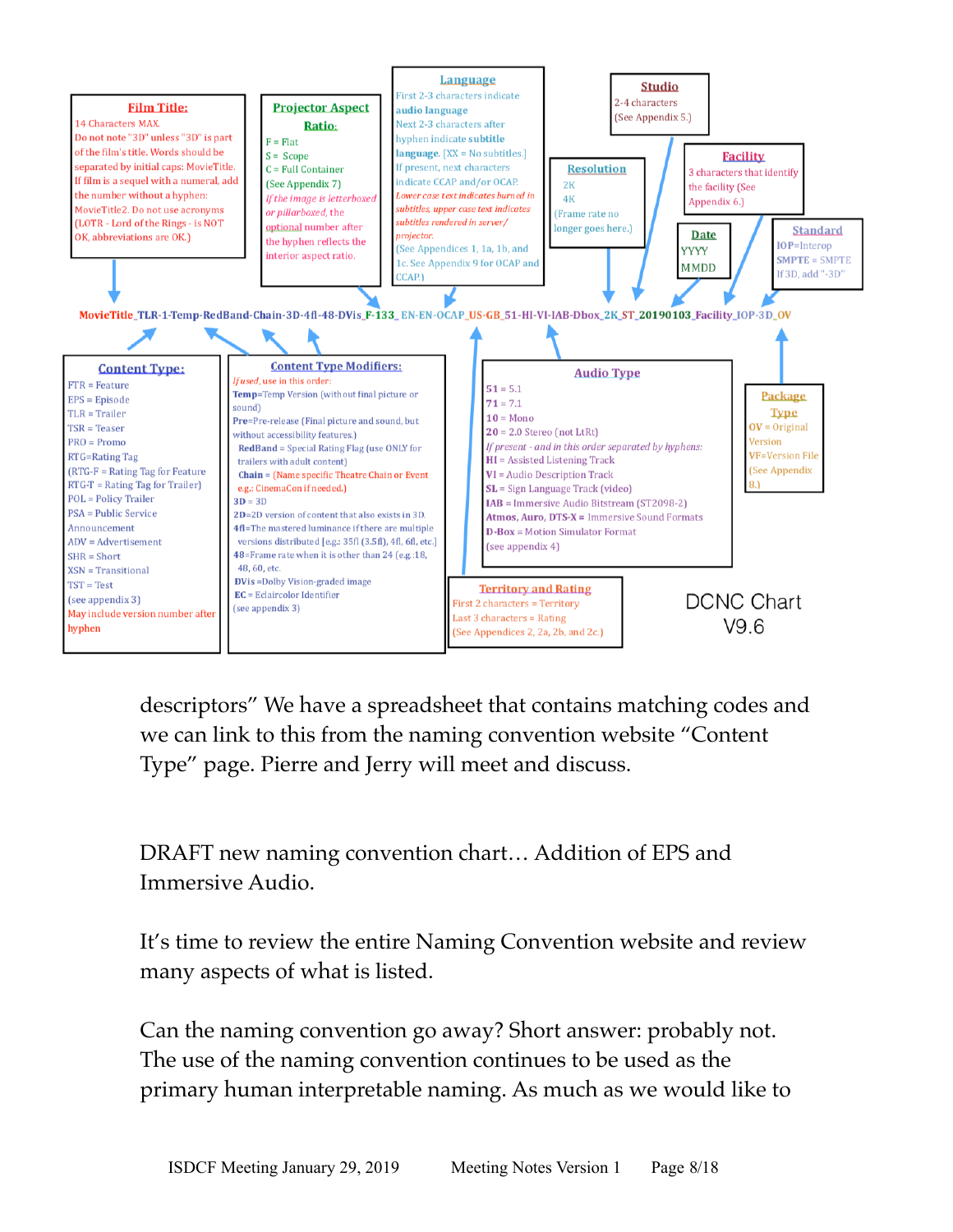stop supporting the naming convention, it appears that we need to keep the naming up to date.

#### === **Brazil Sign Language**

Quick Update: The current overview is that many exhibitors are purchasing equipment now with the target of full accessibility by end of year.

# **High Frame Rate**

 $===$ 

Monday night (yesterday) there was a demonstration of high frame rate content for an upcoming movie. The goal of the demonstration was to show test content that is a candidate to be used to verify that a particular theater is capable of playing high frame rate content.

We know that to play high frame rate content (3D60, 3D48, 2D60, 2D120, etc) it requires an internal media block and certain licenses (depending on the manufacture of hardware) and proper system/ projector settings (like single flash). The best way to confirm that a system is capable is to play content and look at the content on the screen to verify it is playing correctly.

The distributor wants to understand the footprint of capable theaters — and add to the TDL a list of TESTED theaters that can play high frame rate. ISDCF is being asked to provide feedback on the content being used as well as the test procedures.

The distributor is evaluating what the details of what will be distributed, these demonstrations will help the distributor decide the actual distribution.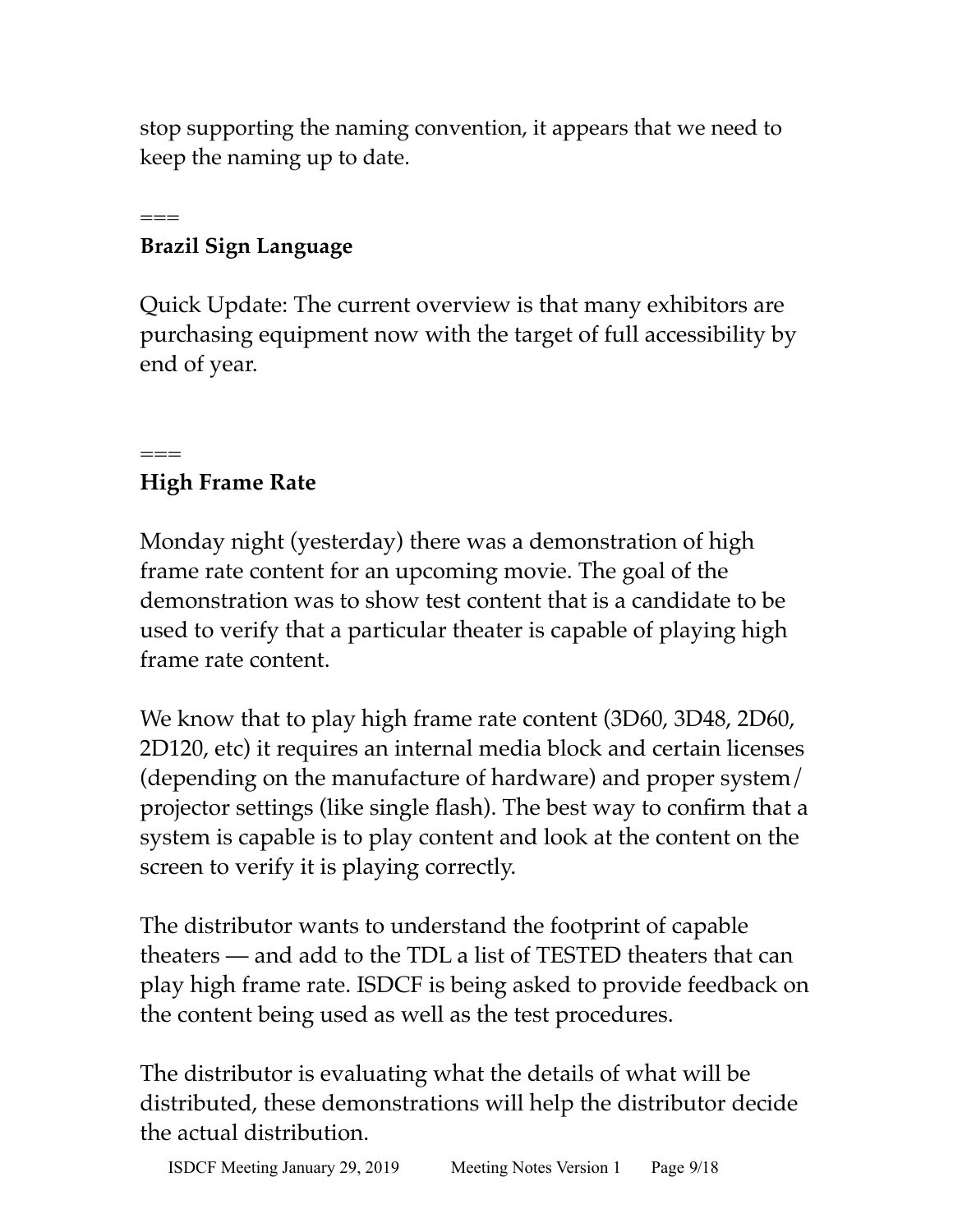The content was 3D-60-2K and 2D-120-2K. These are at 250Mb/s bit rate. It was about 2 minutes long.

We held a discussion to provide feedback on this viewing.

Theater procedure: getting test content, have instructions on how to play it back and what to look for, then fill in a Survey Monkey to let the distributor and Deluxe know the status.

The test piece consisted of three test images of test patterns to "prove" the system was in proper settings. One was color, second was a cadence checker and the 3rd was a 3D test. This was followed by a number video clips of various scenes, including an **actor holding a gun**, stage fights, **bullets through a wood sheet**, a motorcycle track and wheat fields.

Suggestions:

- 1. Add subtitles and closed caption in an encrypted packages these should be the instructions for what to look for.
- 2. Clean up the instruction language. KISS (keep it simple)
- 3. Too much content here maybe 1 minute only
- 4. Keep the 3D (left/right) test pattern, combine with the color, keep the cadence checker.
- 5. Perhaps only one or two of the live clips the gun sequence and the wood sheet being shot.
- 6. The cadence checker (60 dots) needs clear messaging, but it is really informative.
- 7. A suggestion that this content associated with a particular movie could be a problem - better if ONLY test patterns.
- 8. Good to have a particular movie name this is not generic 3D content.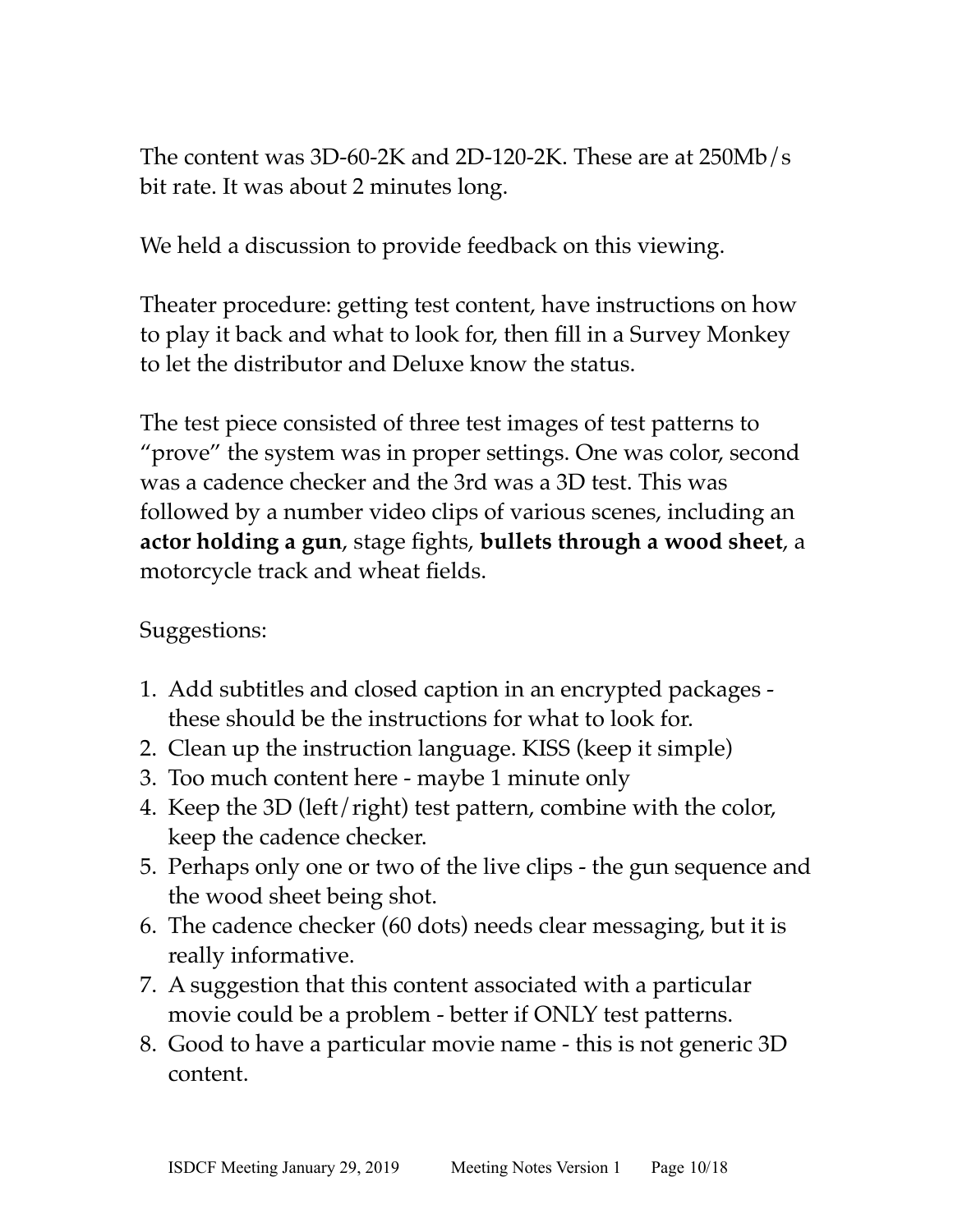- 9. Content should consider NOT having downloadable content, perhaps include in a Paramount SMPTE-DCP release or a thumb drive.
- 10.Messaging and delivery of the test material through the bookers.
- 11.Survey Monkey as a reporting technique? The best feedback in past tests were verification that the site received a KDM.
- 12.Suggestion to add an audio track to say "you should see text on the screen, you should see a sequence of dots, you should see a left/right image" Using English is OK for most of the world.

As a result the following has been implemented.

Shortened test content includes:

- Cadence Check Leader
- 3D Alignment & Timing
- Color Patches for flicker
- Motion observation two clips (2D & 3D) approx 4.5 minutes
- Added closed captions
- Content is encrypted

===

- Messaging and delivery of the test material from Sales/Bookers
- Content, instructions & questionnaire on MediaSilo
- Test results back to Bookers & distributor

**TDL List management** - how to get updates to all TDL owners?

There was a need for a tutorial for theater operators of options for reporting of facility information to owners of TDLs. We also identified a need for a common nomenclature for services provided.

A proposed presentation was shown that included suggested

**ISDCF / NATO Guide to Trusted Device List (TDL)** and Facility List Message (FLM)  $_{14}$ <sub>age 11/18</sub> **Services for Exhibition**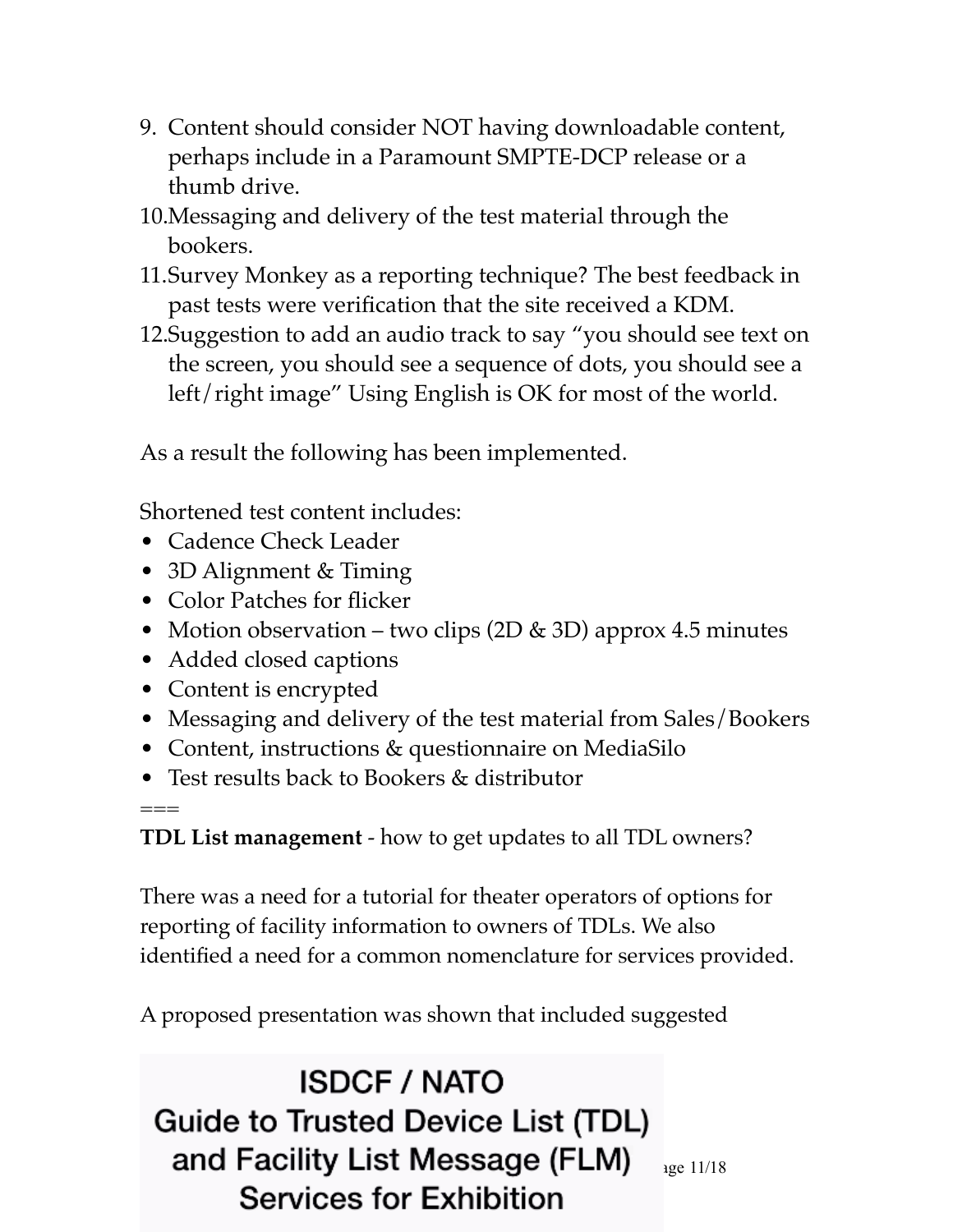nomenclature.

The basic digital cinema content security overview was shown as how we are planning to set the stage for the FLM discussion:



# **Basic Digital Cinema Content Security**

The key nomenclature proposed is:

===

- **Master NOC FLM Server** (Network Operation Center) connection to each TMS and distribution of current status via FLMx (Cinemark and other majors)
- **Aggregating FLM Service** connection to each TMS and distribution of current status via FLMx with manual portal for equipment updates.
- **Direct TMS FLM Server** direct communication via FLMx of current status
- **Manual FLM Aggregation** Log-on to update info at center location

The group was asked if this covered the "universe" and would be useful for the industry. Minor feedback - no negative feedback.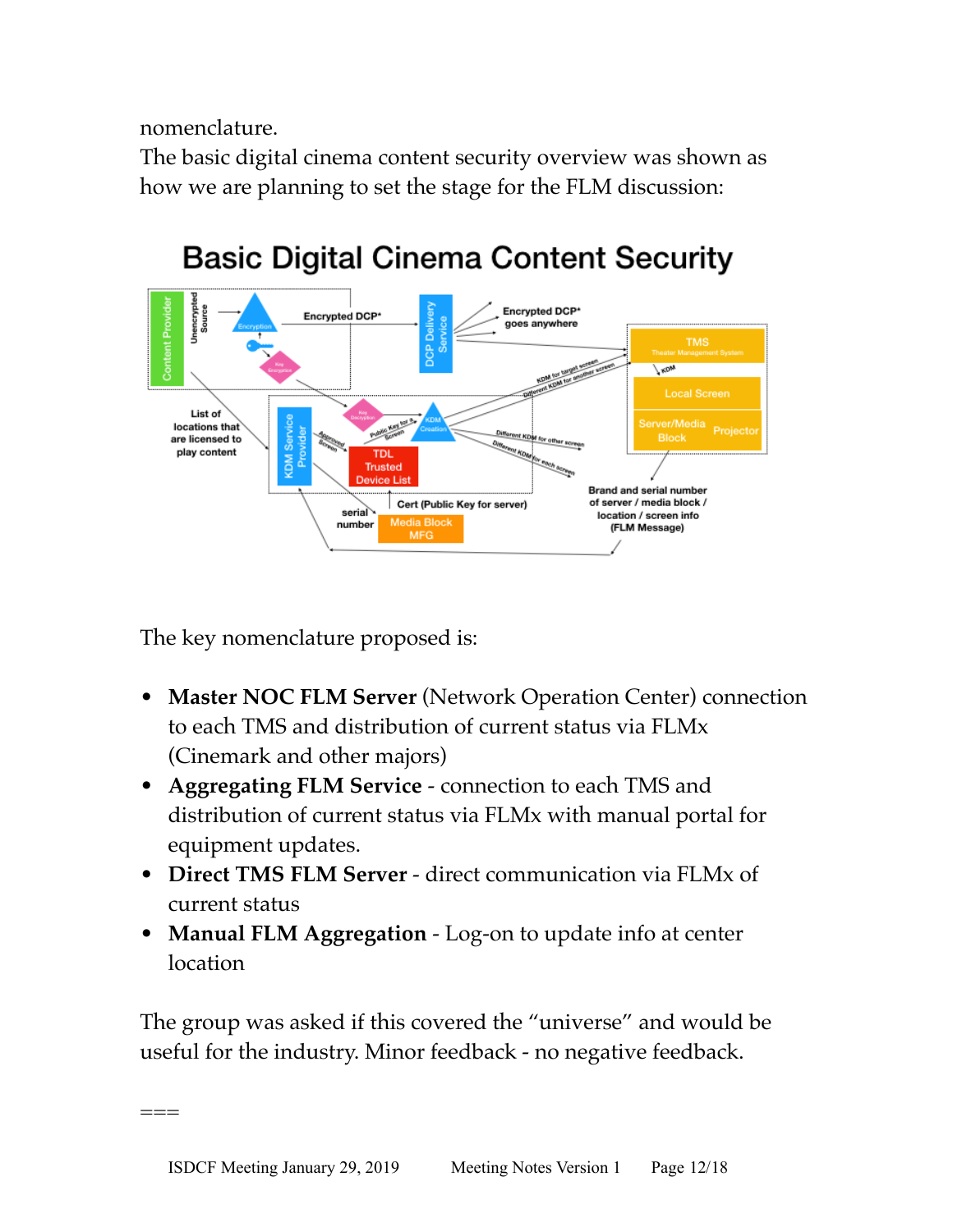# **TDL and Blockchain**

Don Eklund, CTO Sony Pictures, presented a concept for a TDL based on blockchain technologies.

There are a few reasons this is being explored:

1. Mysterious piracy - camcorder content that does not have a watermark - and there is a suspicion it is due to projectors that have been authorized to playback and should not be authorized. 2. Consolidation of TDL's and access of the consensus TDL to all KDM generating facilities

- 3. Decentralized deployment
- 4. Timely, distributed update

Some feel that the TDL is not "trusted." There is duplication of devices, devices that are not where we think they should be located. Sony Pictures believes that blockchain technologies will help solve this problem.

A description of the procedures for adding devices and registering by exhibitors was given. This included a procedure of sending a projector a very small, targeted DCP with a QR code and a specific KDM sent to the projector. The exhibitor operator would use a smartphone app to take a picture/video and use the location of the phone to register the projector/media block to a particular location.

The result would be a global TDL that is distributed and hold history of all devices.

Don described a situation that the new TDL would hold more information that might include the technical characteristics of a system and if Sony believed that it didn't meet their technical requirements (i.e. HDR) that they could decide not to provide specific versions of content to that system, whereas another studio might allow it.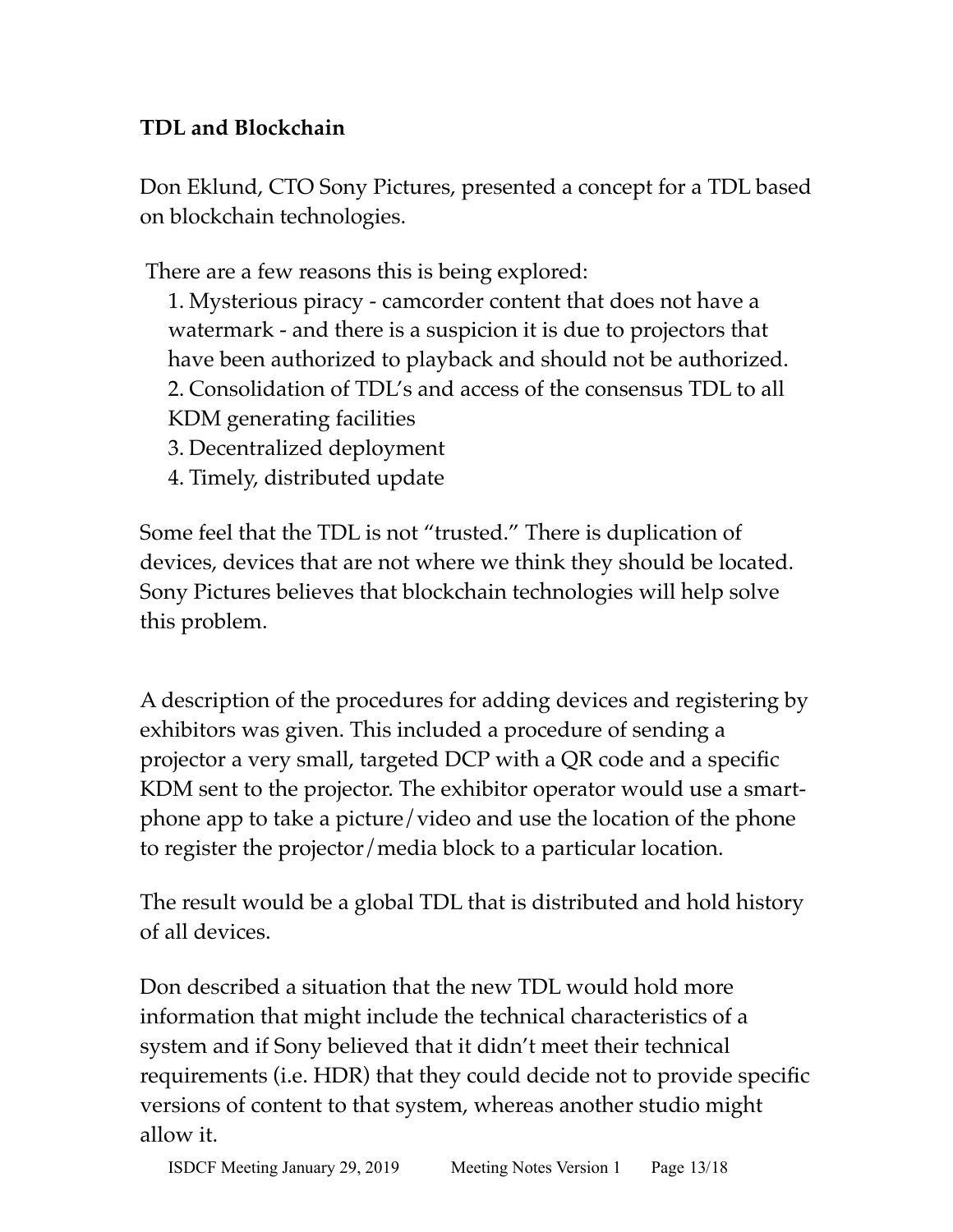The discussion that followed:

—

How does this help with piracy?

Illegal copies are being made without watermark. There is a theory that there is an IMB that has been compromised and the security has been breeched and is on the TDL list.

Is this a replacement and is a global TDL? Yes, this is a new TDL that might use the existing TDL as the starting point.

Describe how this works if something goes wrong and they don't get a KDM for their theater? KDM delivery is not impacted by a new TDL.

A comment was made that blockchain in this situation does not add security since the initial entry of information is not secure (such as hand entered audio configuration). The addition of location of a device and confirmation by cell phone location is the big addition using this technique.

If a projector is physically moved the location is lost. The system should tell that there are too many projectors for the number of screens. Some in the room felt it will be very hard to determine if a theater has too many systems since there are many that have spares or double systems.

For emergency equipment swaps there is a procedure for registering new devices. It will be an issue to rapidly get a screen back up and running.

There was a question about mobile phone use. Many theaters don't allow use of personal phones for business purposes and they don't have cell phones for business. Perhaps integrators can assist in registering devices.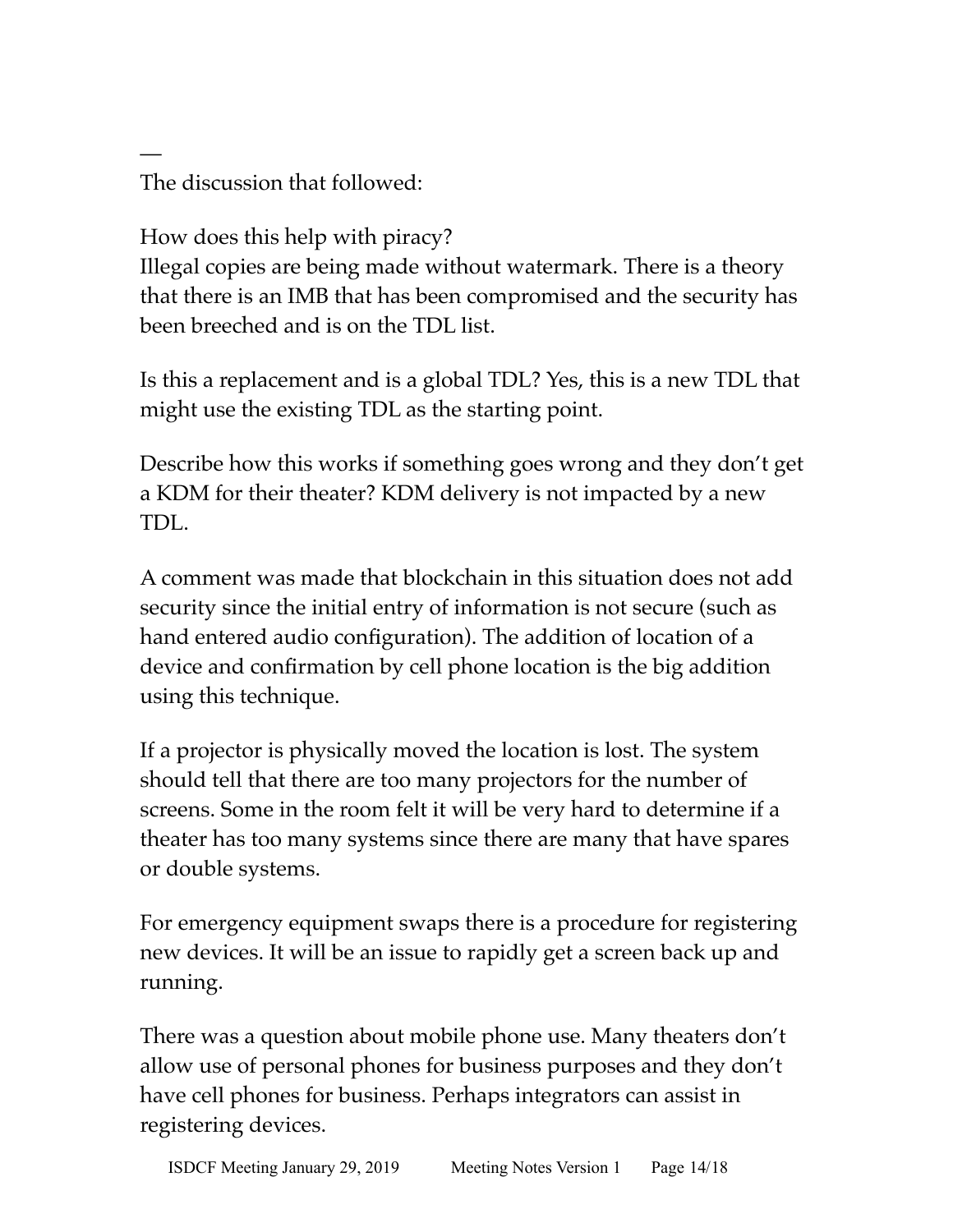We would expect all companies would migrate to this new TDL. At some point Sony may decide to shift all deliveries based on the new TDL.

For existing deployed devices there would not be a need to re-register those devices, they would use their existing certs in the current TDLs.

One concern was described for servicing in general and a replacement IMB in particular. One member described what might be involved in an repair…

- 1. Wait for new IMB (or device) to be delivered
- 2. The serial number needs to be captured and sent to authorizing organization
- 3. Special DCP needs to be generated / delivered
- 4. Special KDM needs to be generated / delivered
- 5. Projector needs to be up and running
- 6. Playback of DCP
- 7. Cell phone picture taken with special app
- 8. Registration completed
- 9. KDM can now be delivered

There may be a need for a provisional approval to allow for rapid authorization of changed equipment.

One exhibitor has a facility that doesn't have cell phone service at the theater (underground). This is being considered as well.

How complicated is this compared to the transition to SMPTE-DCP? It has taken many years to make a fairly simple transition.

Don has asked for feedback and continued discussion. Probably best way is to email Don directly. Don\_Eklund@spe.sony.com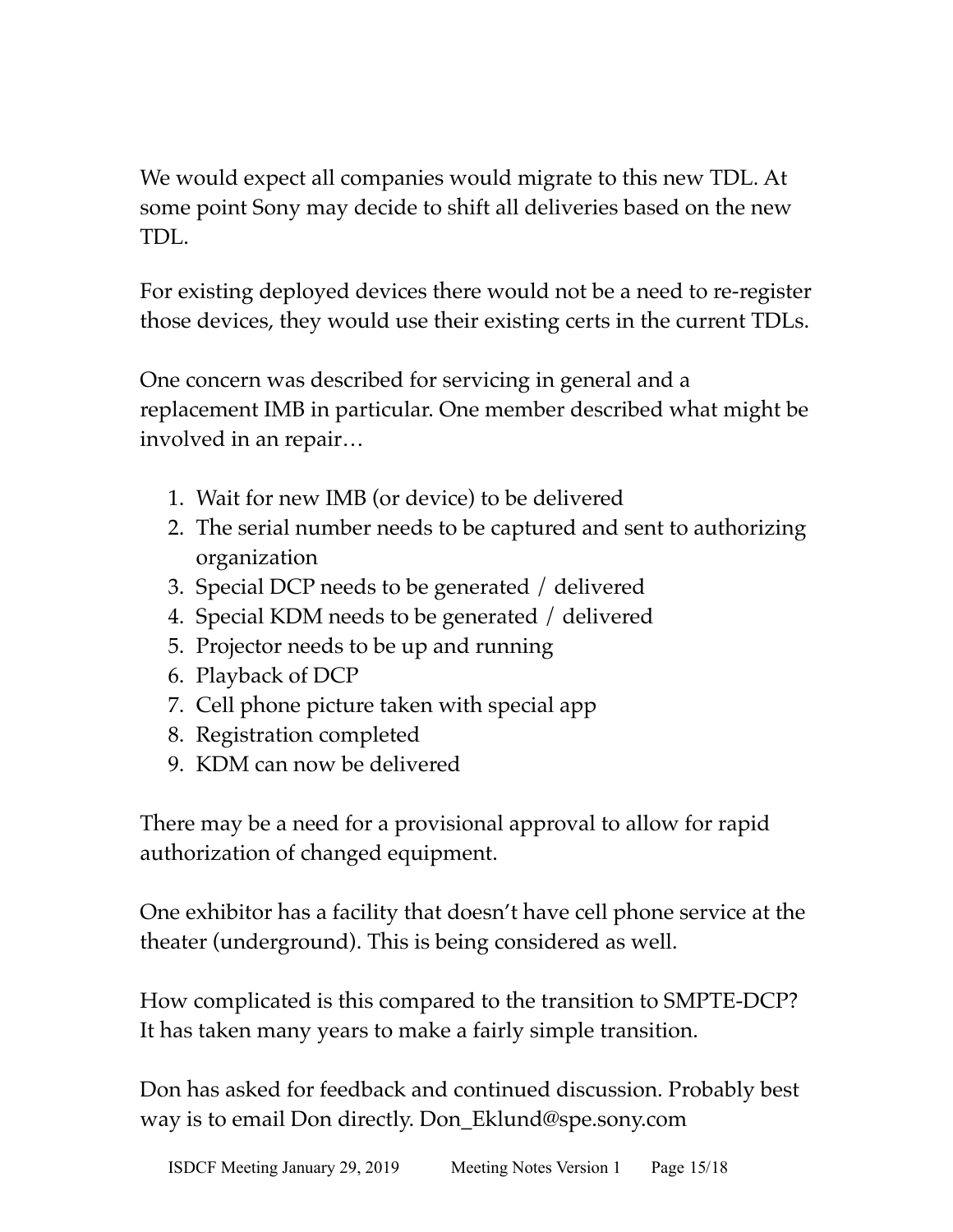Not clear that blockchain is the right technical solution, but there are aspects of the proposal that makes sense.

If this is a dispersed control, there is a question of maintaining a call center since it is not clear who owns this. Many issues needs to be resolved prior to introduction.

If there is a desire for a reflector to discuss this via reflector, ISDCF could set up one.

# **Trailer Sound Levels**

 $=$ 

===

It's a work in progress. Another meeting is schedule for end of February to continue to discuss.

# **HDR in the Cinema World**

Is there an issue to use the consumer term "HDR" when talking about images in cinema. There is also issues of pixel counting in comparison to consumer devices.

Sony has been demonstrating sporting events, esports as well as theatrical content on a screen that is essentially the specs that DCI calls out for HDR. There was a desire to use the term HDR.

One suggestion: **HDR-DC** (high dynamic range digital cinema).

Some companies market their 108nits cinema displays as HDR. Many knowledgeable consumers no longer know what HDR means. It has been diluted by marketing hype.